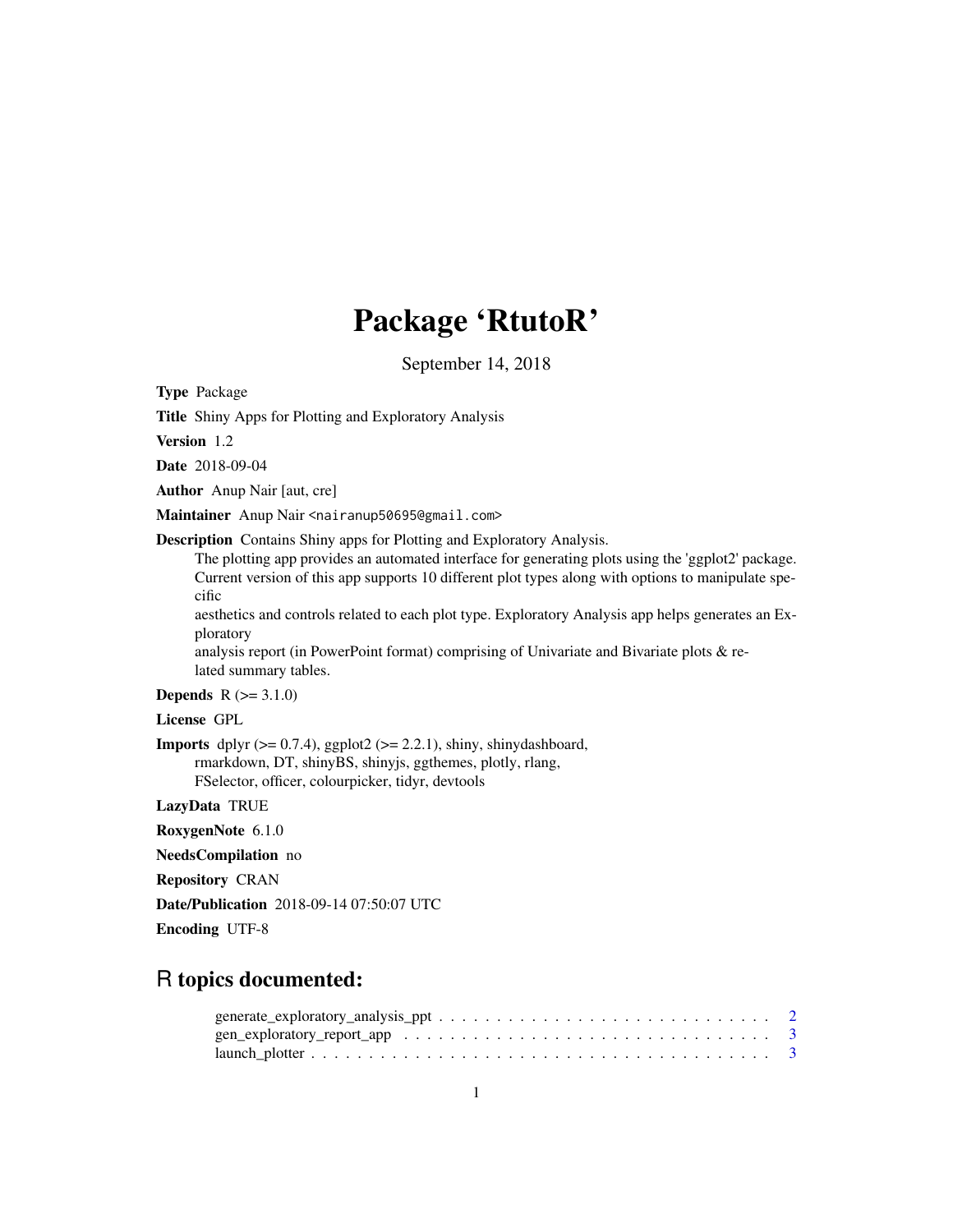#### <span id="page-1-0"></span>**Index** [5](#page-4-0). The second state of the second state of the second state of the second state of the second state of the second state of the second state of the second state of the second state of the second state of the second

generate\_exploratory\_analysis\_ppt *Generate Exploratory Analysis Report*

#### Description

Generate Exploratory Analysis Report

#### Usage

```
generate_exploratory_analysis_ppt(df, target_var, output_file_name,
 n_plots_per_slide = 2,
 plot_theme = "ggthemes::theme_fivethirtyeight()", group_names = NULL,
  top_k_features = NULL, f_screen_model = c("chi.squared",
  "information.gain", "gain.ratio", "symmetrical.uncertainty"),
 max_levels_cat_var = 10)
```
#### Arguments

| Dataframe object for exploratory analysis                                                                                                                                                                                                                                                                                 |
|---------------------------------------------------------------------------------------------------------------------------------------------------------------------------------------------------------------------------------------------------------------------------------------------------------------------------|
| Dependent Variable Name                                                                                                                                                                                                                                                                                                   |
| output_file_name                                                                                                                                                                                                                                                                                                          |
| File Name for the Output presentation. Saves the output in the current working<br>directory if only the file name is provided                                                                                                                                                                                             |
| n_plots_per_slide                                                                                                                                                                                                                                                                                                         |
| Presentation Slide Format - Choose between 1 or 2 plots per slide. Default value<br>is 2                                                                                                                                                                                                                                  |
| Specify a theme for ggplot. Includes themes provided as part of ggplot2 as well<br>as themes available in the ggthemes package. Launch the shiny app to view the<br>valid set of themes available                                                                                                                         |
| Grouping variable (or multiple grouping variables) to be used for analysis. if this<br>argument is supplied, an additional section is added to the Exploratory Analysis<br>report: "Bi variate Analysis with Grouping variable".                                                                                          |
| Should top k features be selected for analysis instead of all available features in<br>top_k_features<br>the dataset. If yes, provide a numeric value to this argument. The Top K features<br>are identified based on a filtering approach. Four different filtering options are<br>provided (from the FSelector package) |
| f_screen_mode1 Filtering approach for extracting the top k features<br>max_levels_cat_var                                                                                                                                                                                                                                 |
|                                                                                                                                                                                                                                                                                                                           |
| Remove categorical features with more than a specified number of levels. De-<br>fault is 10                                                                                                                                                                                                                               |
|                                                                                                                                                                                                                                                                                                                           |

#### Value

Output presentation with Univariate and Bi-variate analysis and plots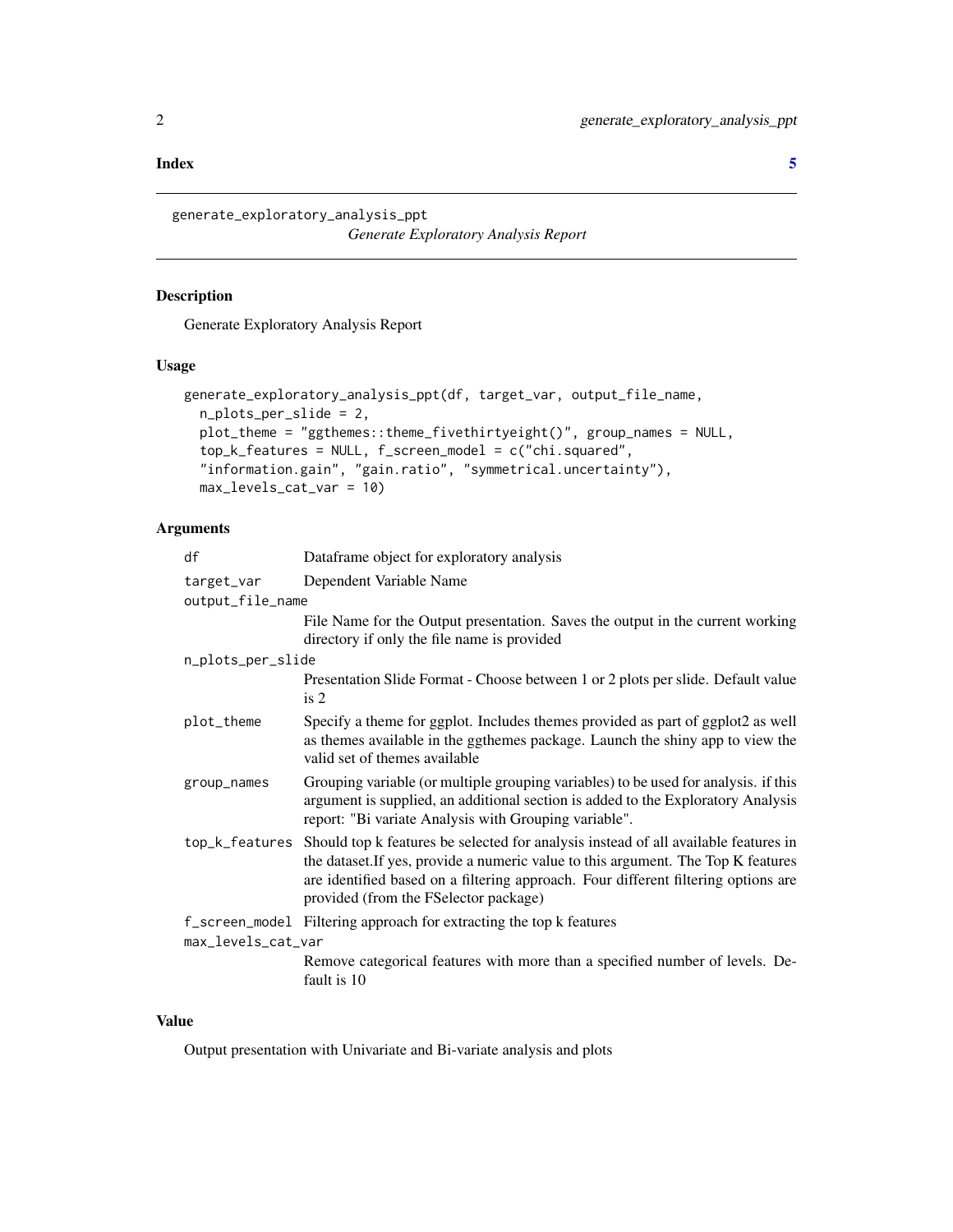#### <span id="page-2-0"></span>Examples

```
## Not run:
diamonds_sample <- ggplot2::diamonds[sample(1:nrow(ggplot2::diamonds),size=1000),]
generate_exploratory_analysis_ppt(df = diamonds_sample, target_var = "price")
## End(Not run)
```
gen\_exploratory\_report\_app *Launch a Shiny App for Exploratory Analysis*

#### Description

Launch a Shiny App for Exploratory Analysis

#### Usage

```
gen_exploratory_report_app(df)
```
#### Arguments

df Dataframe object for exploratory analysis

#### Value

Launches a Shiny App. Please refer to the ReadMe page of the App to understand how the app works

#### Examples

```
## Not run:
diamonds_sample <- ggplot2::diamonds[sample(1:nrow(ggplot2::diamonds),size=1000),]
gen_exploratory_report_app(diamonds_sample)
## End(Not run)
```
launch\_plotter *Launch Plotter*

#### Description

Launches the plotting app

#### Usage

launch\_plotter(list\_of\_datasets)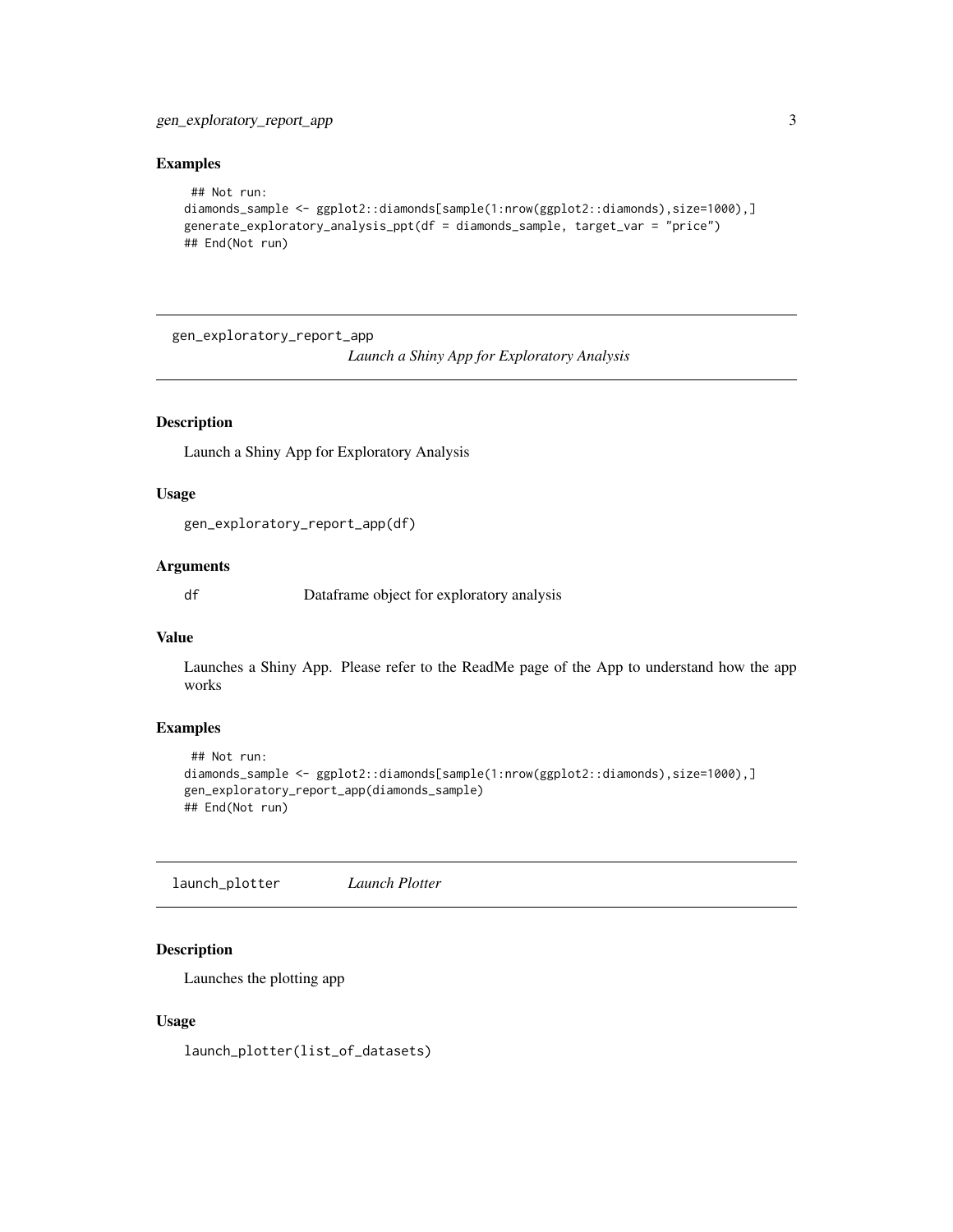#### Arguments

list\_of\_datasets

List of datasets which should be made available for selection when the app is launched

#### Value

Launches App

#### Examples

```
## Not run:
diamonds_sample <- ggplot2::diamonds[sample(1:nrow(diamonds),size=1000),]
launch_plotter(list(diamonds_sample = diamonds_sample, mtcars = mtcars, iris = iris))
## End(Not run)
```